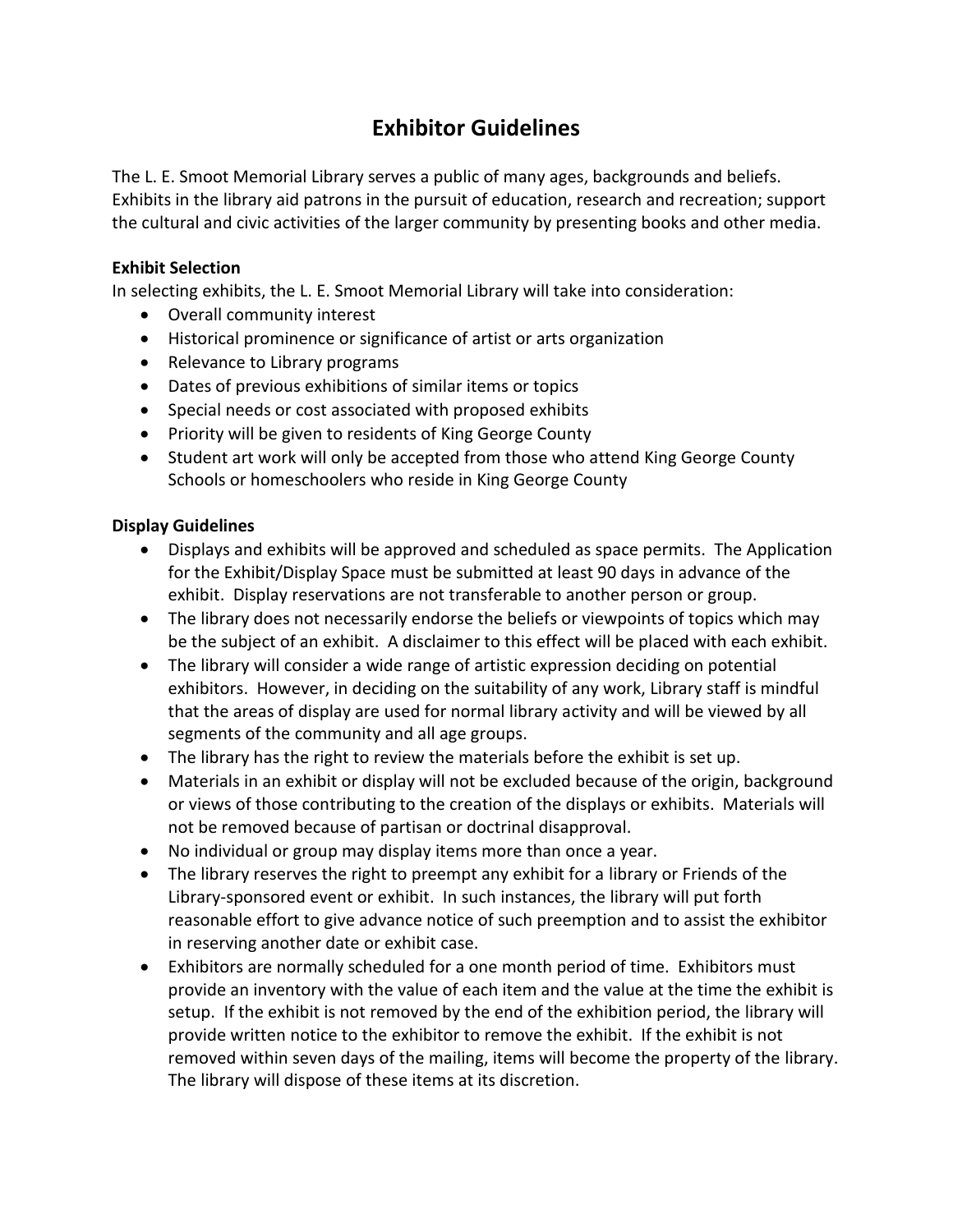- It is the responsibility of the exhibitor to transport, set up and remove the exhibit. Exhibitors are encouraged to visit the library prior to installation to determine how they would like the exhibit arranged. The library will not provide any supplies or staff assistance in setting up or removing the exhibit.
- The library shall have the final decision on the arrangement of all exhibits and displays. The library reserves the right to reject any part of an exhibit or to change the manner of display.
- All displays/exhibits must be set up and removed with as little interference as possible to the daily operations of the library. Displays/exhibits will be set up and removed mornings prior to the opening of the library to the public whenever possible.
- The library will not provide storage for the property of organizations or individuals displaying in the library.
- Works of art may be offered for sale, with prices established by the artist. The exhibitor's name must be posted in the exhibit, but price tags are not allowed. The artist is responsible for conducting the sale of any work directly with the purchaser, not through library staff. No booths, kiosks or the like shall be allowed.

#### **Exhibit Presentation**

- Two-dimensional artwork must be ready for hanging.
- Tape and nails may not be used on the walls, back, or glass on an exhibit case.
- Permanent modifications to display case are not allowed.

### **Insurance**

- The library is not liable for any damage, destruction or loss of the exhibit. The exhibitor will release the library from any claims in writing. The library recommends that the exhibitor obtain its own coverage in regards to the exhibits.
- Damages to the premises, equipment or furnishings as a result of exhibitor use will be charged to the individual or group responsible.